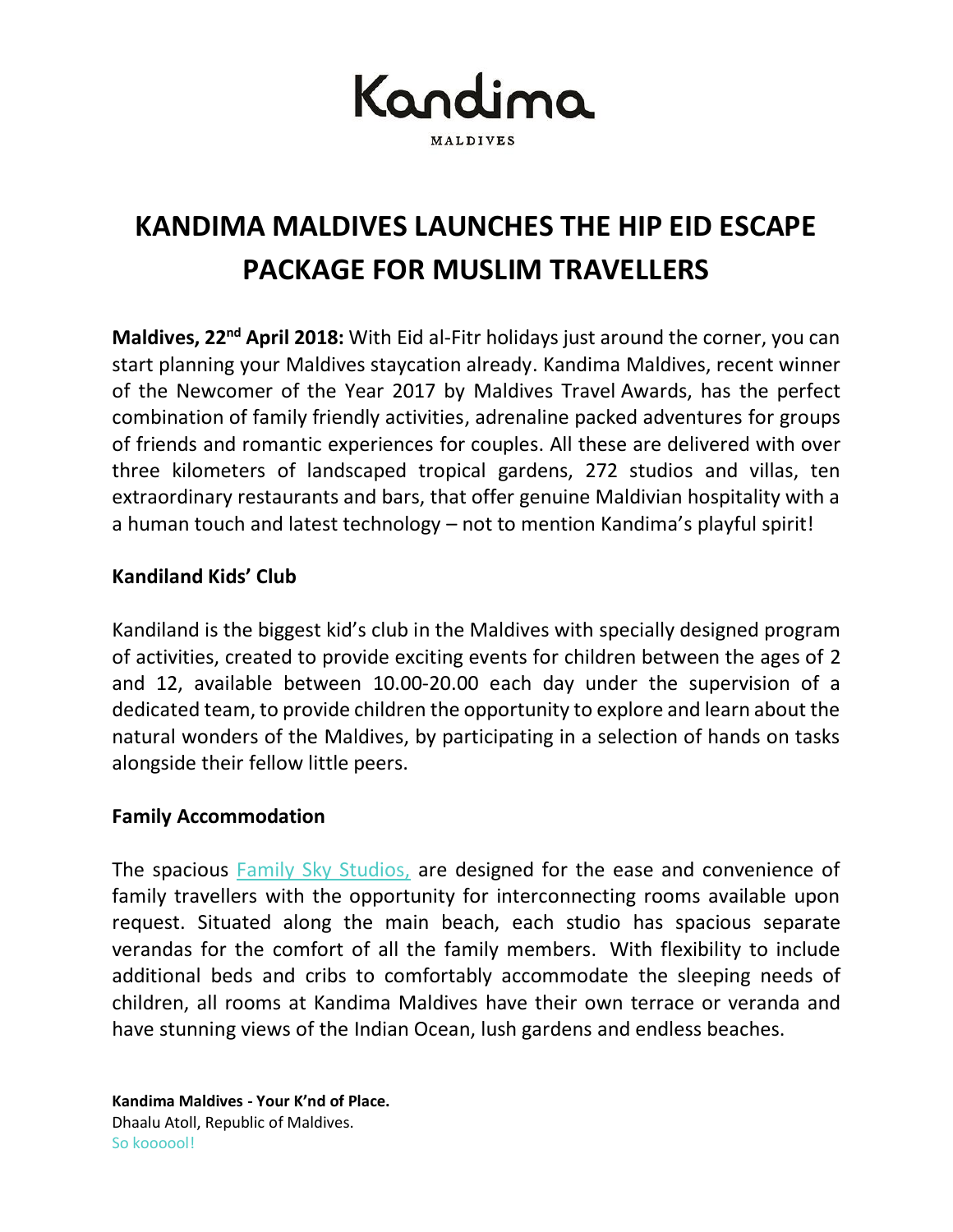Kandima **MALDIVES** 

## **Here is what's included in our sweet deal:**

#### **EID ESCAPE PACKAGE**

- Daily Breakfast at Flavour or Zest restaurants for two
- Domestic return transfers for two adults and one child
- One 50-min spa massage per stay for two
- One lunch per stay for two
- Daily shisha at Breeze pool bar
- One henna art session for the lady per stay
- Complimentary accommodation and meals for children below twelve years of age
- Complimentary access to [Kandiland kids' club](http://kandima.com/index.php/en/facilities-activities) and selected children activities
- Complimentary access to [Kula Art Studio](http://kandima.com/index.php/en/facilities-activities)

The package price starts from USD 1030+++ per person for 4 nights at our fabulous [Sky Studio.](http://kandima.com/index.php/en/studios-villas#studios)

For bookings, please email [mykindofplace@kandima.com,](mailto:mykindofplace@kandima.com) call +960 676 0077, or visit [our website.](http://kandima.com/index.php/en/packages)

Stay tuned by following Kandima Maldives on  $\mathbf{O} \otimes \mathbf{O} \otimes \mathbf{O} \otimes \mathbf{O}$ 

## **-Ends -**

#### **About Kandima Maldives**

Forget normal, the mundane. Kandima Maldives is much more than just a holiday, it's a lifestyle! This game-changing destination definitely has the wow factor. Discover a seriously stylish island setting with views you can only dream of. Play, explore and live in the moment 24/7! Smart, playful, rooted and responsible, this 3-kilometer resort is a place with soul. It is all about genuine hospitality with a human touch and innovative solutions that make use of the latest technology.

#### **Kandima Maldives - Your K'nd of Place.**

Dhaalu Atoll, Republic of Maldives. So koooool!